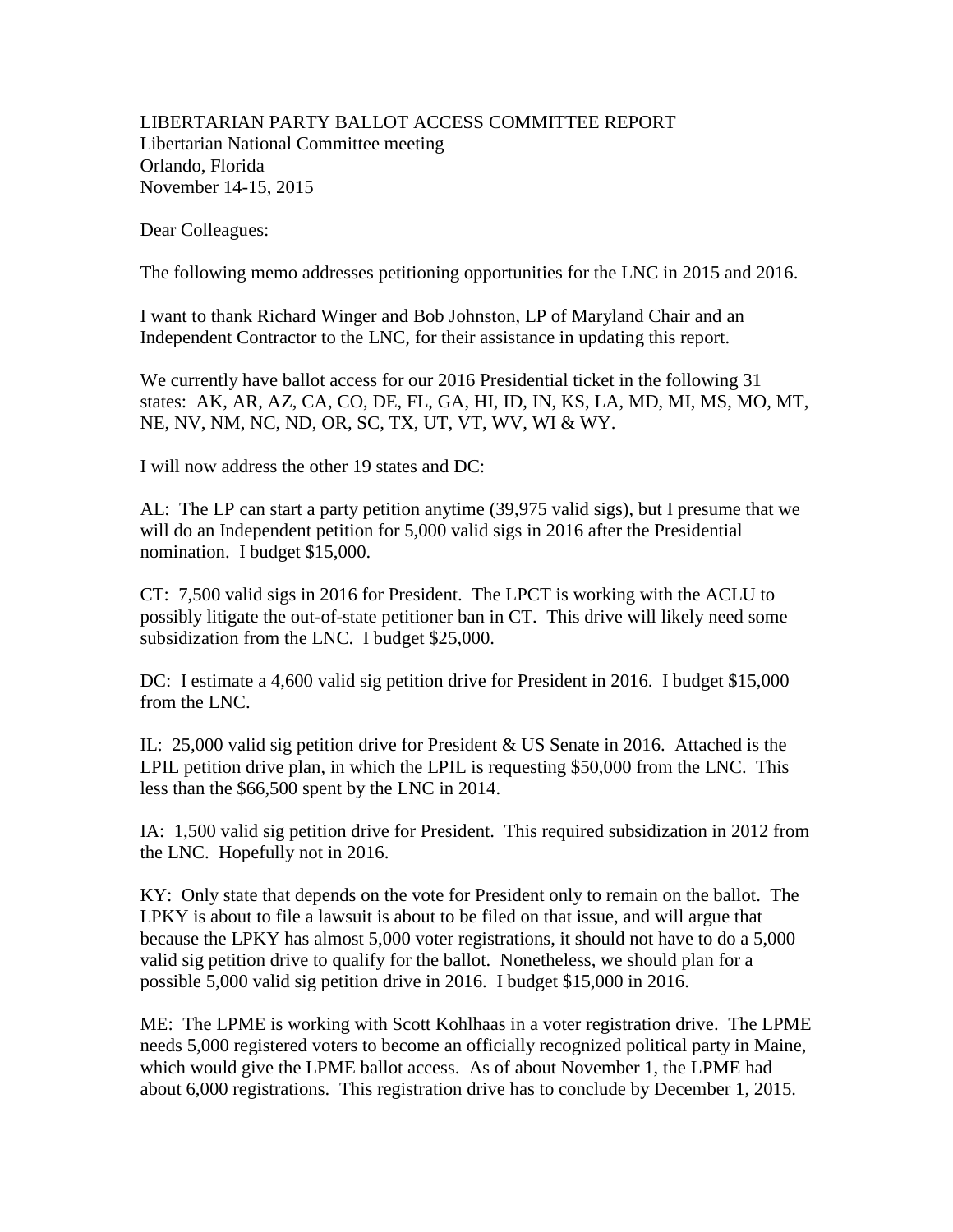But, to stay on the ballot after the 2016 election, the LPME needs to have 10,000 registered voters by November 8, 2016, who also vote in the 2016 General Election , to maintain party ballot status after the 2016 General Election.

MA: We will need to do a 10,000 valid sig petition drive for President after Memorial Day 2016. Deadline: August 1, 2016. Budget: \$25,000. I am working with Christina Crawford of the LPMA, who is working diligently to maximize the number of volunteer signatures and financial donations from LPMA members.

Please note that if we had party status in MA, we would not have to petition at all to get our Presidential ticket on the ballot there.

MN: A 2,000 valid sig petition drive for President after the Memorial Day 2016 weekend convention. I will plan on this being done by the LPMN.

NH: 1,500 valid sigs in each of two congressional districts (3,000 valid sigs total). I have not seen anything out of the LPNH recently that would indicate that it could handle this petition drive on its own. I budget \$15,000 in 2016.

NJ: 800 valid sigs after Memorial Day 2016. Although the LNC needed to subsidize in 2012, I would hope they could do this on their own in 2016.

NY: We will need 15,000 valid sigs from early July to mid-August for our Presidential ticket in 2016. I budget \$30,000 from the LNC.

OH: The LPOH is still in court regarding Ohio's ballot access laws. The LPOH is starting a party petition that is due in July 2016. I have told the LPOH that I will assume responsibility for 750 gross sigs, that either I gather or give money for, if I think there is a credible plan for getting a party petition done. I have told Tricia Sprankle, LPOH Political Director, that many other LPOH members will have to match my pledge to the LPOH in order for a credible plan to be in place for a party petition.

We should see how this litigation plays out before considering what to do with Ohio for 2016. I have budgeted \$10,000 in 2016 to assist the LPOH with an Independent presidential petition that would require 5,000 valid sigs. Ohio permits substitution on an Independent petition, so an Independent petition can be started now and circulated with a party petition.

OK: After years of lobbying by the LP and a coalition of ballot access reformers, the Oklahoma legislature finally passed a law this year that reduces the number of signatures of needed to qualify a political party for the ballot from 41,242 to 24,745. That's a 40% reduction in the number of valid signatures needed to get on the ballot in Oklahoma.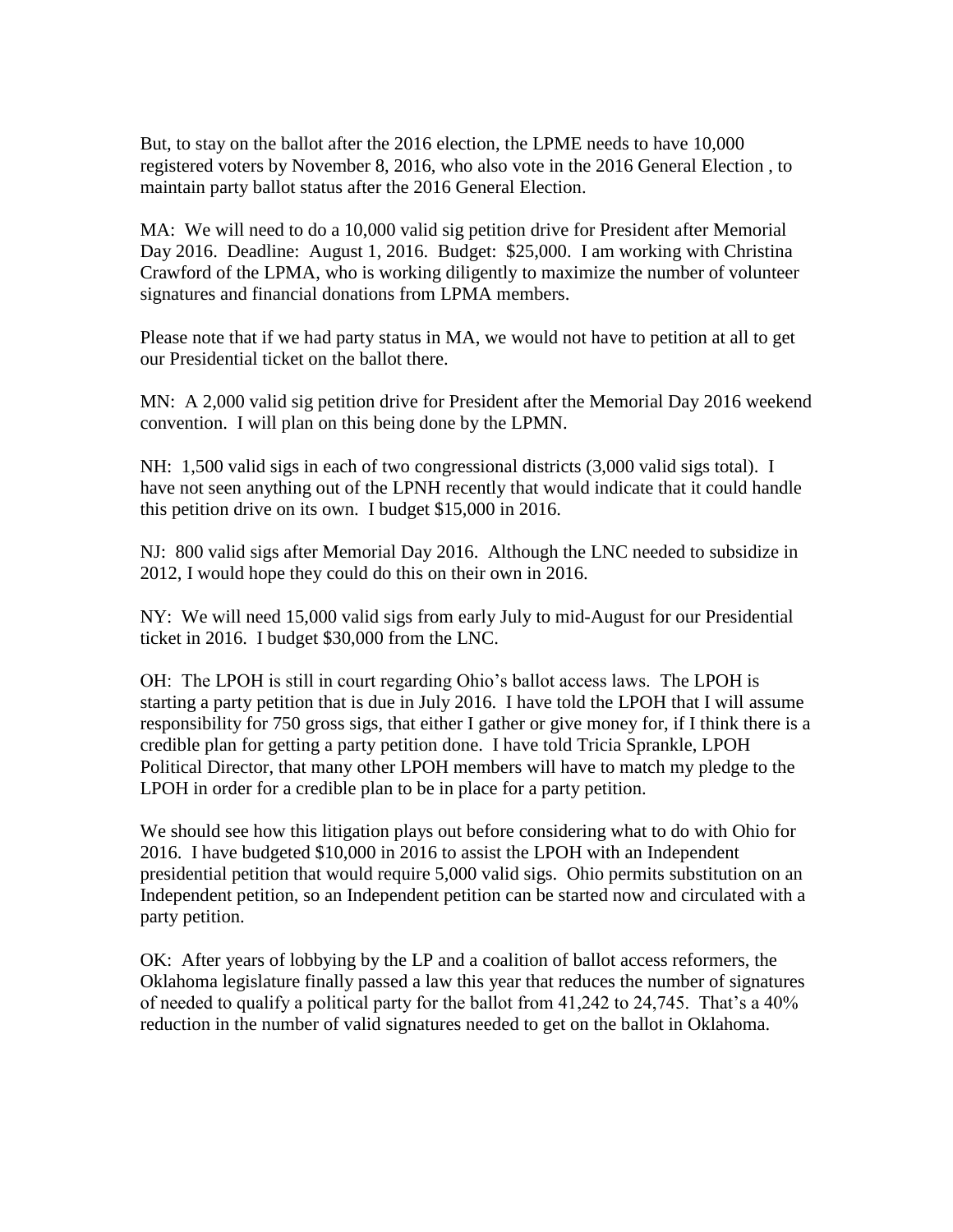We have an ongoing petition drive with about 13,000 gross sigs. Because there will likely be an update on the LPOK petition drive in the few days before our meeting, I will give an oral report update on this drive in Orlando.

Future expenditures on this drive should be covered by the 2015 LNC budget.

PA: We are looking at about a 21,681 (the number may go up a little, but should remain under 22,000) valid sig petition drive in PA starting in February 2016. We are probably looking at an expenditure of \$70,000.

There is a ballot access bill (SB 495) in a PA Senate Committee that would base party ballot access on the number of party voter registrations. The LPPA would qualify for the ballot based on the criteria in this bill. The bill's chief sponsor, Sen. Mike Fulmer, is Chair of that committee.

RI: A 1,000 valid sig petition drive. I don't think the LPRI can do this themselves. We are probably looking at an LNC expenditure of \$2,500.

SD: The LPSD party petition has about 3,000 gross sigs. The Independent Contractor thinks this petition drive will be finished soon, once several SD initiative petitions are finished on Nov 9. A party petition for 6,936 valid sigs would get us two elections (2016 & 2018), with a possibility of retaining ballot status if we get 2.5% for Governor in 2018.

Future expenditures on this drive should be covered by the 2015 LNC budget.

TN: 275 valid sig petition drive for President in 2016. The LPTN should handle this itself. The LPTN needs to work to get this done well ahead of the deadline in 2016, and not let it go to a last day fire drill, as in 2012.

The US Sixth Circuit Court of Appeals recently agreed with the US District Court that the TN law on how a party stays on the ballot is unconstitutional. The LPTN has a lawsuit pending in TN, and it seems likely (in Richard Winger's opinion) that it will win. The LPTN might then get on as a party in TN with no petition, something the Green Party and the Constitution Party have done in both 2012 and 2014.

VA: 5,000 valid sig petition drive for President in 2016, starting on Jan 2 and ending at Noon on the Friday that is 74 days before Election Day. The LPVA should handle this itself.

WA: 1,000 valid sig petition drive for President in 2016. The LPWA should handle this itself.

Total: Sum of 2016 petition drive expenditures: \$272,500. LNC 2016 draft budget has \$299,000 for ballot access expense.